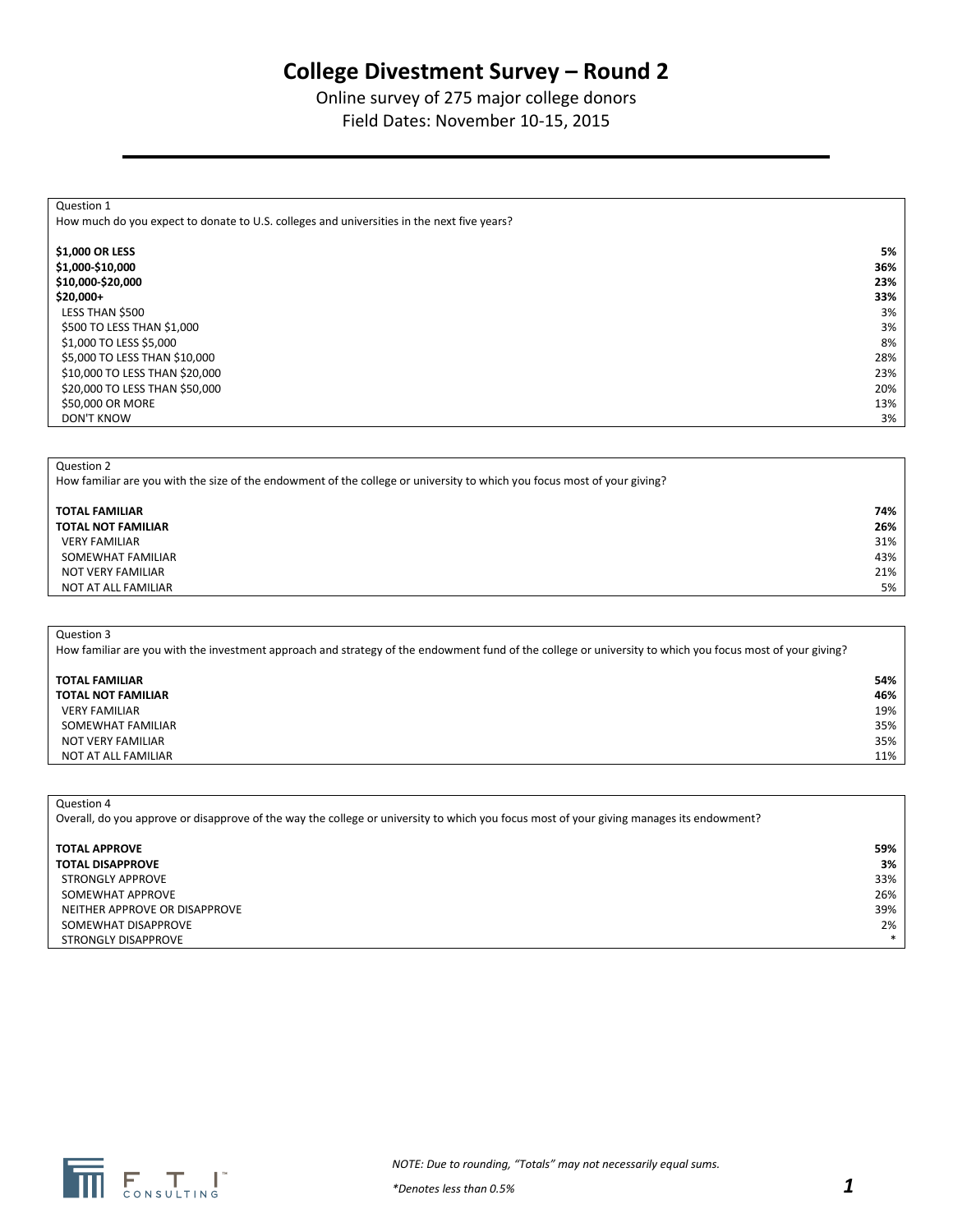In the past, some universities have decided to divest their endowments of certain stocks for political or moral reasons as opposed to financial ones, such as selling off assets linked to companies that did business in South Africa during Apartheid, or, in more recent years, getting rid of tobacco stocks. In general, do you support or oppose the idea that a university would use its endowment in this way?

| <b>TOTAL SUPPORT</b>      | 50% |
|---------------------------|-----|
| <b>TOTAL OPPOSE</b>       | 24% |
| <b>STRONGLY SUPPORT</b>   | 22% |
| SOMEWHAT SUPPORT          | 28% |
| NEITHER SUPPORT OR OPPOSE | 25% |
| SOMEWHAT OPPOSE           | 13% |
| <b>STRONGLY OPPOSE</b>    | 11% |

#### Question 6

How familiar are you with efforts by activists to force colleges and universities to divest their endowments of companies that produce oil and natural gas?

#### **TOTAL FAMILIAR 58% TOTAL NOT FAMILIAR 42%** VERY FAMILIAR 14% SOMEWHAT FAMILIAR 44% NOT VERY FAMILIAR 32% NOT AT ALL FAMILIAR 9%

Question 7 – Asked of N=249 respondents who were familiar with colleges divesting from oil and natural gas companies.

From which of the following sources have you heard about the topic of colleges divesting their endowments from oil and gas companies? Please select all that apply.

| MAINSTREAM MEDIA            | 53% |
|-----------------------------|-----|
| FINANCIAL MEDIA             | 35% |
| <b>FRIENDS AND FAMILY</b>   | 16% |
| FELLOW ALUMNI OF MY COLLEGE | 11% |
| SOCIAL MEDIA                | 10% |
| NONE OF THE ABOVE           | 20% |

#### Question 8

What do you believe are the motivating factors for those parties advocating for oil and gas divestment? Please select all that apply.

| ADDRESS CLIMATE CHANGE                                                        | 52% |
|-------------------------------------------------------------------------------|-----|
| STIGMATIZE THE OIL AND GAS INDUSTRY                                           | 37% |
| CREATE FAVORABLE CONDITIONS FOR NEW CARBON-RESTRICTING POLICIES TO BE ADOPTED | 31% |
| ATTRACT THE ATTENTION OF THE MEDIA                                            | 29% |
| RAISE FUNDS TO SUPPORT THEIR OPERATIONS                                       | 26% |
| SET UP ADDITIONAL BUSINESS OPPORTUNITIES FOR GREEN INVESTMENT FUNDS           | 23% |

#### Question 9

To what extent do you agree with the following statements about the oil and gas industry from an investment standpoint?

*Ranked by Total Agree*

|                                                                        | <b>TOTAL</b> |                 | <b>TOTAL STRONGLY</b> |       |         |          | <b>STRONGLY</b> |      |
|------------------------------------------------------------------------|--------------|-----------------|-----------------------|-------|---------|----------|-----------------|------|
|                                                                        | <b>AGREE</b> | <b>DISAGREE</b> | AGREE                 | AGREE | NEUTRAL | DISAGREE | <b>DISAGREE</b> | MEAN |
| 9 3. It is inextricably linked to other industrial sectors.            | 74%          | 5%              | 23%                   | 51%   | 21%     | 3%       | 2%              | 3.90 |
| 9 2. It is a cornerstone of the U.S. and global economy.               | 62%          | 11%             | 17%                   | 44%   | 28%     | 8%       | 2%              | 3.67 |
| [9 1. It is an essential element of a balanced, diversified portfolio. | 56%          | 11%             | 19%                   | 37%   | 33%     | 9%       | 2%              | 3.63 |
| 9_4. Its significance to the U.S. economy is overstated.               | 19%          | 53%             | 3%                    | 16%   | 28%     | 39%      | 14%             | 2.55 |

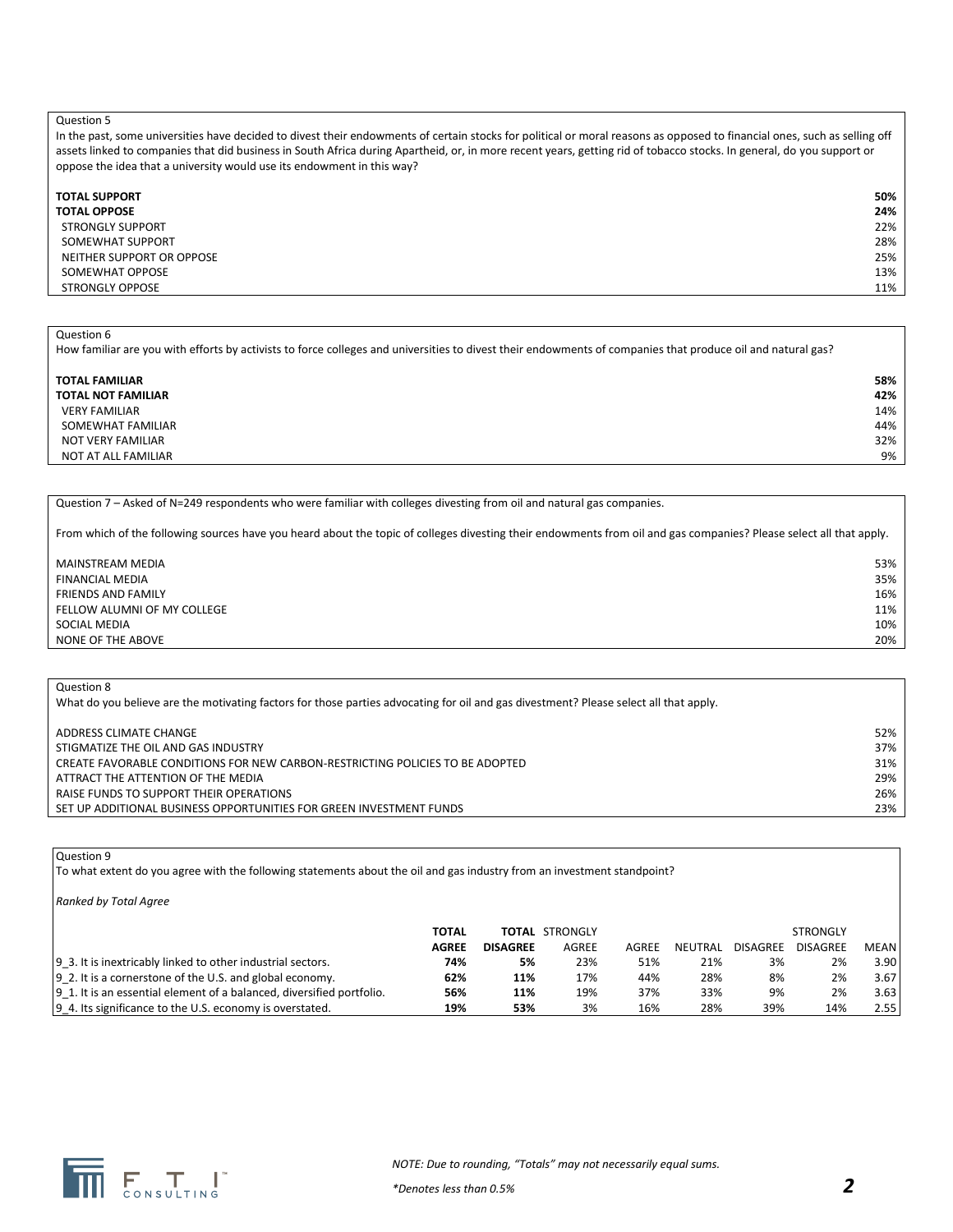The campaign to get colleges to divest their endowments of oil and gas related firms has been in place for three years now, and the overwhelming majority of colleges that have been approached by activists have rejected divestment, saying it isn't an effective strategy to combat climate change. This includes prestigious institutions like Harvard University, Massachusetts Institute of Technology and Columbia University, who have all decided to keep their endowments intact. Based on what you know, do you support or oppose colleges' decision to reject divestment and keep their endowments intact?

| <b>TOTAL SUPPORT</b>      | 62% |
|---------------------------|-----|
| <b>TOTAL OPPOSE</b>       | 12% |
| <b>STRONGLY SUPPORT</b>   | 39% |
| SOMEWHAT SUPPORT          | 23% |
| NEITHER SUPPORT OR OPPOSE | 27% |
| SOMEWHAT OPPOSE           | 8%  |
| <b>STRONGLY OPPOSE</b>    | 4%  |

#### Question 11

Opponents of divestment say it is all cost and no gain. They say divesting from such a major industrial sector makes a fund less diversified, more vulnerable to volatility, and much more likely to perform poorly relative to an optimized investment account. They say that divestment could collectively cost schools billions of dollars a year in lost returns, while doing absolutely nothing to impact the companies being targeted by the campaign. After reading this, are you more or less likely to support colleges' decision to reject divestment and keep their endowments intact?

MORE LIKELY 76% LESS LIKELY 24%

#### Question 12

In terms of an investment strategy involving your donation to a college, which of the following statements comes closest to your view? Please select one. The college should only use my donated money in a way that increases financial returns, helps finance worthwhile programs on campus, and/or supports student aid. The college can use my donated money in any way it chooses is best, including furthering a political objective potentially at the expense of capturing higher returns.

INCREASES FINANCIAL RETURNS 76% ANY WAY IT CHOOSES 24%

#### Question 13

Supporters of divestment say divestment is a way to take action against oil and gas companies and bring more attention to climate change. They argue that divestment will spur the development of sustainable technologies and create a political environment in which oil and gas companies are stigmatized, significantly reducing their clout and influence.

After reading this, are you more or less likely to support colleges' decision to reject divestment and keep their endowments intact?

| <b>MORE LIKELY</b> | 71% |
|--------------------|-----|
| <b>LESS LIKELY</b> | 29% |
|                    |     |

#### Question 14

Recently, several studies have shown that colleges that divest from oil and gas companies risk losing millions of dollars every year from their endowments - money that could have been used for scholarships, or even research into green technologies. This includes a University of Chicago study which found that investment portfolios divested of oil and gas performed about 70 basis points worse each year than portfolios that included energy stocks. All told, that study found that divestment would cost U.S. universities nearly \$3.2 billion each year. After reading this, are you more or less likely to support colleges' decision to reject divestment and keep their endowments intact?

MORE LIKELY 80% LESS LIKELY 20%

#### Question 15

A recent study by a professor from Caltech looked into the real-world cost of divestment for five leading universities - Harvard, Yale, MIT, Columbia, and NYU. The study found that the five schools could collectively lose more than \$195 million per year by divesting from oil and gas-related equities. After reading this, are you more or less likely to support colleges' decision to reject divestment and keep their endowments intact?

MORE LIKELY 76% LESS LIKELY 24%

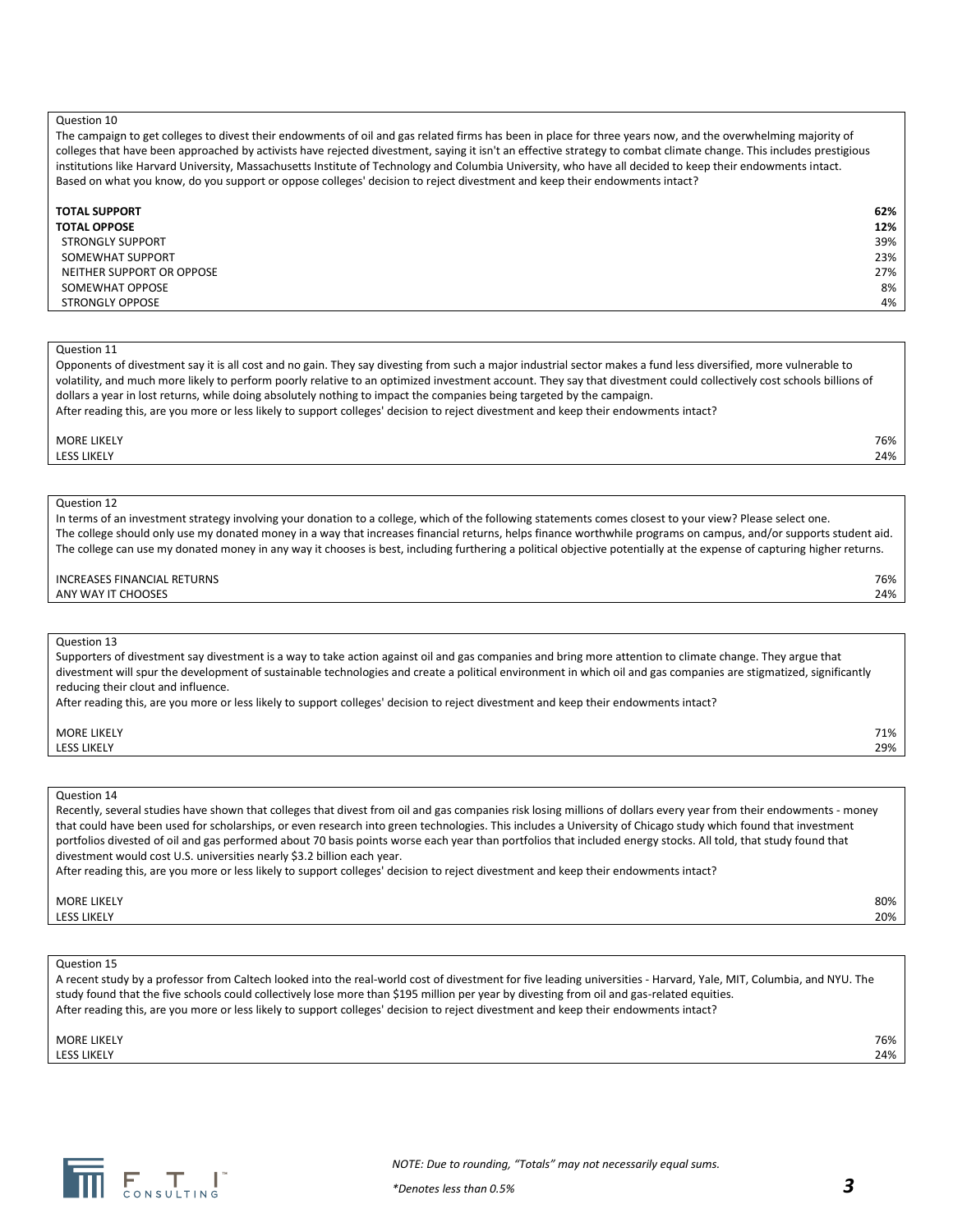| In September 2015, Harvard president Drew Faust voiced her concerns about divestment, saying, I don't think that divestment is an appropriate tool, because I don't |
|---------------------------------------------------------------------------------------------------------------------------------------------------------------------|
| think the endowment should be used for exerting political pressure. There are many dangers [of divestment] and it has little effective outcome.                     |
| After reading this, are you more or less likely to support colleges' decision to reject divestment and keep their endowments intact?                                |

#### MORE LIKELY 79%

#### LESS LIKELY 21%

#### Question 17

In October 2015, MIT president L. Rafael Reif publicly expressed his opposition to oil and gas divestment, saying in our judgment, the deliberate public act of divestment would entangle MIT in a movement whose core tactic is large-scale public shaming...This would retard rather than encourage the open collaboration and ability to hear new ideas that are central to our research relationships, central to our ability to help government and business think creatively together, and central to our ability to convene and inform the thinking of those with opposing views.

After reading this, are you more or less likely to support colleges' decision to reject divestment and keep their endowments intact?

#### MORE LIKELY 81% LESS LIKELY 19% DON'T KNOW/REFUSED 1%

#### Question 18

Now, let's assume that your alma mater has decided to divest its endowment of oil and gas companies. Do you think that your alma mater divesting of oil and gas companies would increase or decrease the value of the endowment?

#### INCREASE 20% DECREASE 80%

Question 19

Do you think that your alma mater divesting of oil and gas companies would have a significant positive impact on the environment, or have no tangible impact on the environment?

#### SIGNIFICANT POSITIVE IMPACT 21% NO TANGIBLE IMPACT 79%

#### Question 20

Do you think that your alma mater divesting of oil and gas companies would hurt the bottom line of oil and gas companies, or have no impact on oil and gas companies?

#### HURT THE BOTTOM LINE 29% NO TANGIBLE IMPACT 71%

Question 21

Do you think that your alma mater divesting of oil and gas companies would make you more or less likely to donate to the college?

MORE LIKELY 34% LESS LIKELY 66%

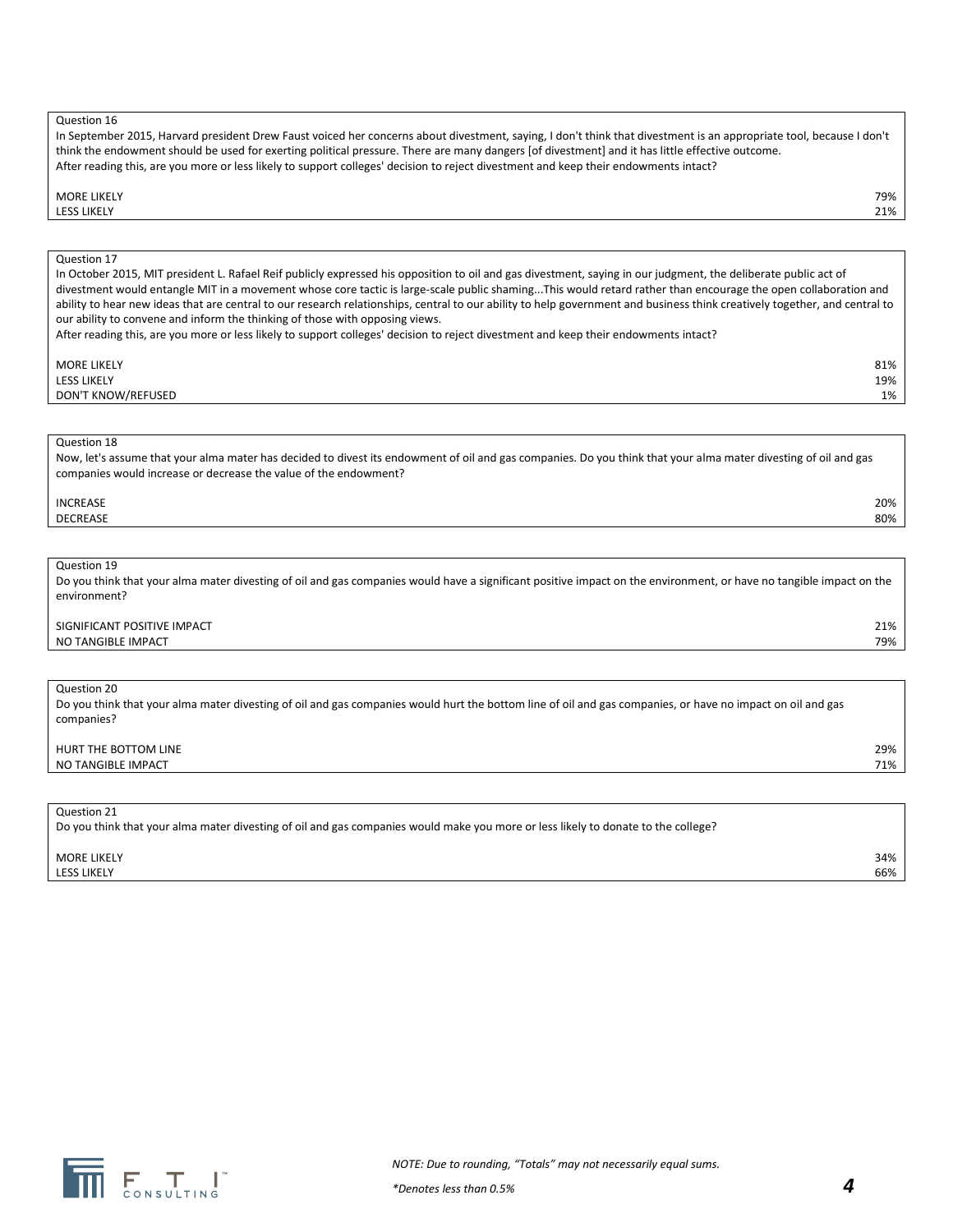Please indicate how much you agree or disagree with each of the following statements:

*Ranked by Total Agree*

| 22 2. Due to the importance and size of the energy sector, oil<br>and gas divestment is a costly strategy for investors, with the<br>potential to dramatically lower returns. | <b>TOTAL</b><br><b>AGREE</b><br>59% | ΤΟΤΑL<br><b>DISAGREE</b><br>9% | STRONGLY<br><b>AGREE</b><br>19% | AGREE<br>41% | NEUTRAL<br>32% | <b>DISAGREE</b><br>6% | <b>STRONGLY</b><br><b>DISAGREE</b><br>3% | <b>MEAN</b><br>3.67 |
|-------------------------------------------------------------------------------------------------------------------------------------------------------------------------------|-------------------------------------|--------------------------------|---------------------------------|--------------|----------------|-----------------------|------------------------------------------|---------------------|
| 22 3. It's hypocritical for colleges to divest of oil and natural gas<br>companies while colleges continue to be major consumers of oil<br>l and natural gas.                 | 49%                                 | 15%                            | 12%                             | 37%          | 36%            | 10%                   | 5%                                       | 3.41                |
| 22 1. Widespread divestment of oil and gas related securities<br>would have a tangible impact on climate change.                                                              | 20%                                 | 51%                            | 4%                              | 16%          | 29%            | 28%                   | 23%                                      | 2.50                |

#### Question 23

From what you know and what you have read in this survey, which comes closer to your opinion of your alma mater divesting its endowment of oil and gas companies.

Divestment would have little to no impact on my alma mater's endowment and would have a significant positive impact on the environment. Divestment would decrease the value of my alma mater's endowment while having no tangible impact on the environment or energy-related companies.

#### LITTLE TO NO IMPACT 27% **DECREASE THE VALUE** 73%

#### Question 24

From what you know and what you have read in this survey, do you support or oppose colleges' decision to reject divestment and keep their endowments intact?

| <b>TOTAL SUPPORT</b>      | 62% |
|---------------------------|-----|
| <b>TOTAL OPPOSE</b>       | 10% |
| <b>STRONGLY SUPPORT</b>   | 38% |
| SOMEWHAT SUPPORT          | 24% |
| NEITHER SUPPORT OR OPPOSE | 28% |
| SOMEWHAT OPPOSE           | 5%  |
| <b>STRONGLY OPPOSE</b>    | 5%  |

Question 25 – Asked of N=248 respondents who support or had a neutral opinion on colleges keeping their endowments intact.

If you were aware that the donations you had made to a college were being divested from oil and gas companies, which action would you take? Please select all that apply.

| I WOULD TALK WITH THE COLLEGE'S FINANCIAL ADMINISTER ABOUT THE INVESTMENTS/DIVESTMENT PLAN FOR THE DONATIONS | 31% |
|--------------------------------------------------------------------------------------------------------------|-----|
| I WOULD COMPLETELY STOP GIVING TO THE COLLEGE                                                                | 18% |
| I WOULD SPREAD THE WORD TO OTHER DONORS                                                                      | 16% |
| NONE OF THE ABOVE                                                                                            | 44% |

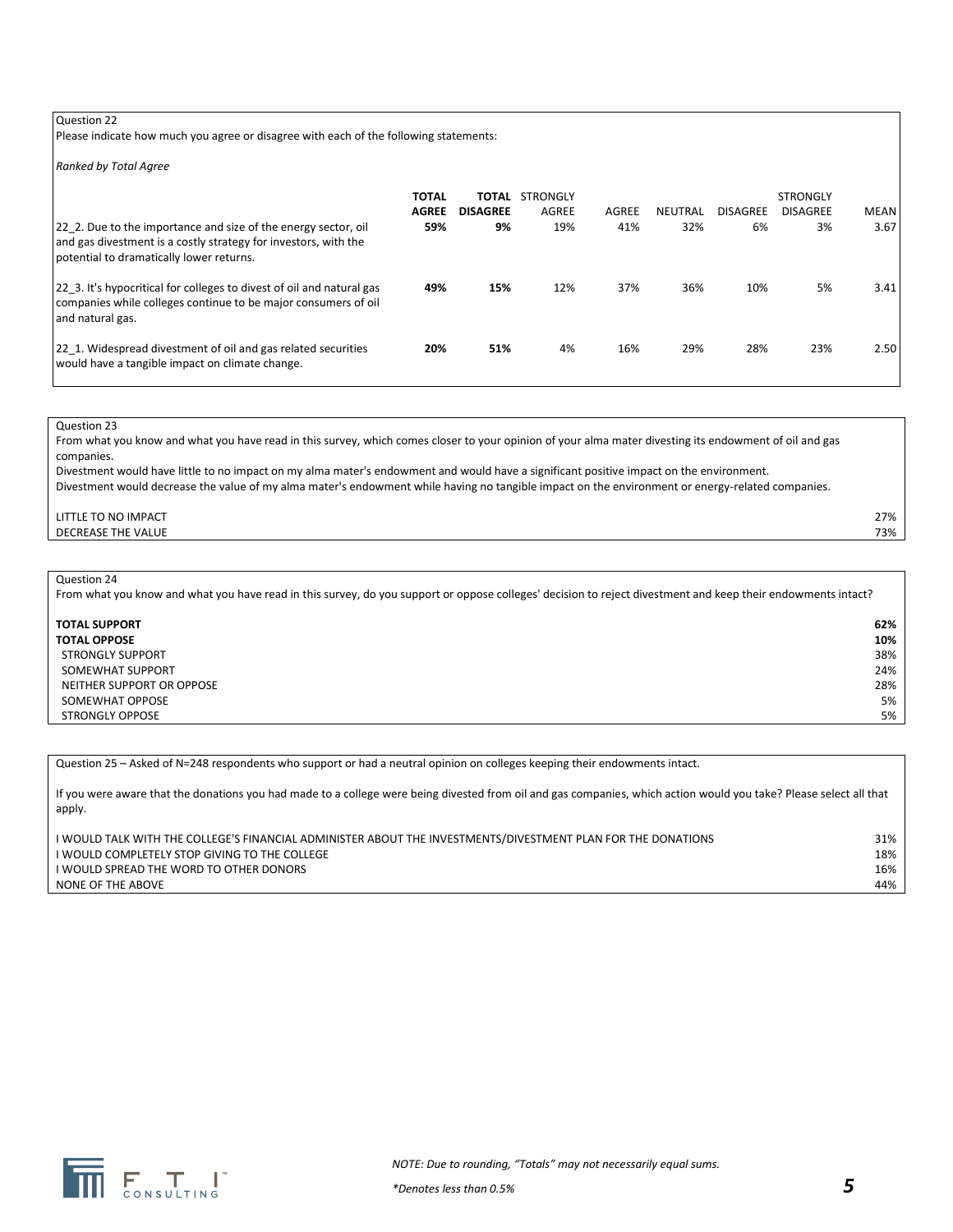#### **SCREENERS/DEMOGRAPHICS**

| Question S1                                                                                                      |     |
|------------------------------------------------------------------------------------------------------------------|-----|
| Which of the following best describes the amount of charitable donations you have made over the past five years? |     |
|                                                                                                                  |     |
| \$5,000 TO LESS THAN \$10,000                                                                                    | 20% |
| \$10,000 TO LESS THAN \$20,000                                                                                   | 23% |
| \$20,000 TO LESS THAN \$50,000                                                                                   | 24% |
| \$50,000 OR MORE                                                                                                 | 33% |

Which of the following best describes the amount of charitable donations you have made over the past five years to U.S. colleges and universities? \$5,000 TO LESS THAN \$10,000 48% and \$10,000 48% and \$1,000 for \$1,000 for \$1,000 TO LESS THAN \$10,000 for \$1,000 for \$1,000 for \$1,000 for \$1,000 for \$1,000 for \$1,000 for \$1,000 for \$1,000 for \$1,000 for \$1,000 for \$1,000 \$10,000 TO LESS THAN \$20,000

\$20,000 TO LESS THAN \$50,000 17% \$50,000 OR MORE 13%

Question S3

Question S2

Thinking about the donations you have made over the past five years to colleges, which of the following received the majority of your donations?

| YOUR ALMA MATER                                 | 64% |
|-------------------------------------------------|-----|
| A FAMILY MEMBER'S CURRENT COLLEGE OR ALMA MATER | 13% |
| EQUAL AMOUNTS TO MULTIPLE COLLEGES              | 14% |
| <b>OTHER</b>                                    | 8%  |

Question S4

| Which of the following categories best applies to your total annual household income? |  |
|---------------------------------------------------------------------------------------|--|
|                                                                                       |  |

\$150,000 TO LESS THAN \$200,000 33% \$200,000 OR MORE 67%

Question S5 What is the last grade of formal education you have completed?

COLLEGE GRADUATE 27% POST-GRADUATE 73%

| <b>Question A</b><br>Gender. |     |
|------------------------------|-----|
| MALE<br>FEMALE               | 57% |
|                              | 43% |

| Question B        |     |
|-------------------|-----|
| What is your age? |     |
|                   |     |
| 18-54             | 33% |
| $55+$             | 67% |
| $25 - 34$         | 1%  |
| $35 - 44$         | 12% |
| $45 - 54$         | 20% |
| $55 - 64$         | 35% |
| $65+$             | 32% |

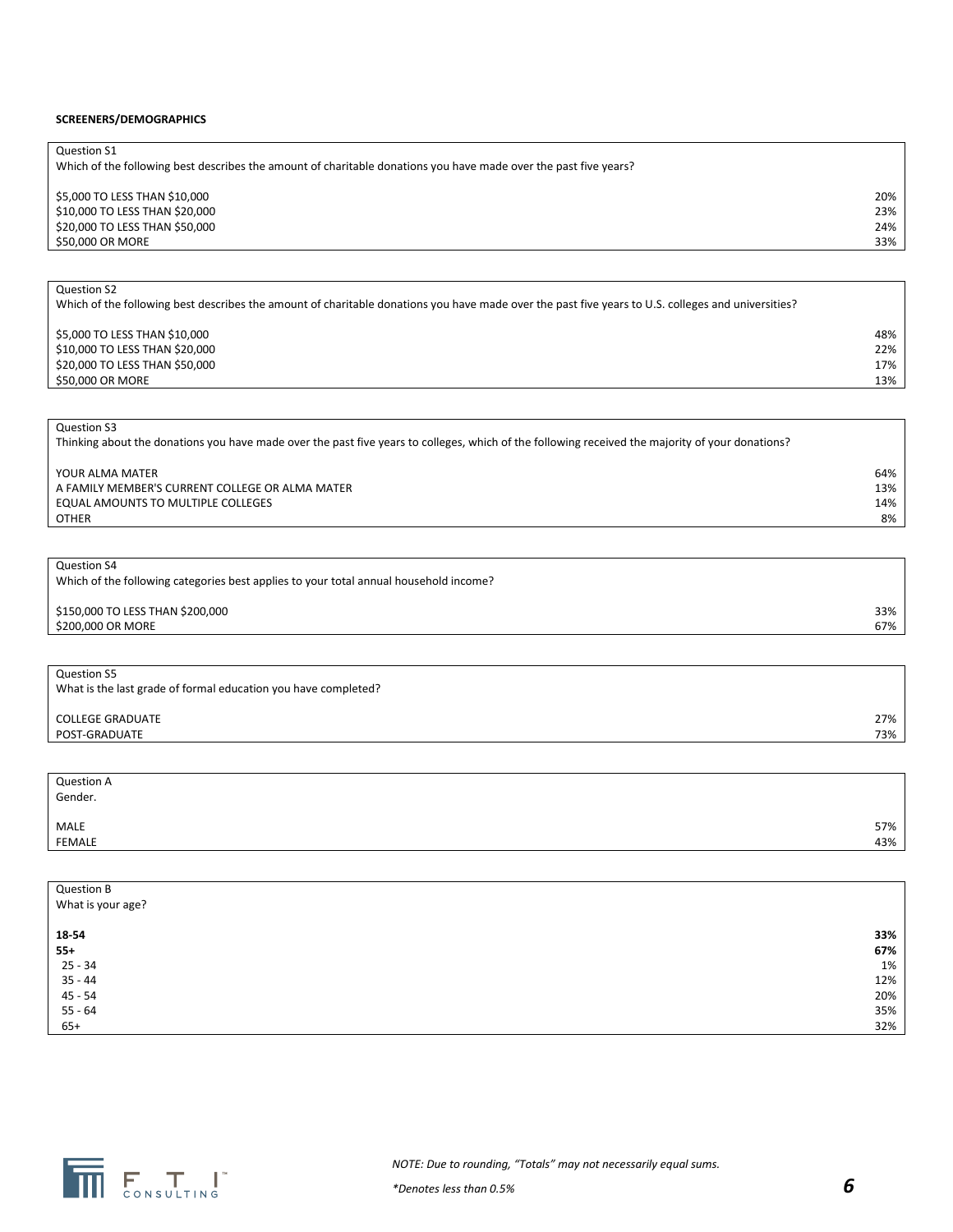| Table 38                                                      |        |
|---------------------------------------------------------------|--------|
| Ethnicity.                                                    |        |
| Which of the following best describes your race or ethnicity? |        |
|                                                               |        |
| HISPANIC (QD)                                                 |        |
| <b>YES</b>                                                    | 4%     |
| <b>NO</b>                                                     | 96%    |
|                                                               |        |
| RACE/ETHNICITY (QC)                                           |        |
| AFRICAN AMERICAN/BLACK                                        | 9%     |
| ASIAN/ASIAN AMERICAN                                          | 6%     |
| CAUCASIAN/WHITE                                               | 81%    |
| NATIVE AMERICAN, INUIT OR ALEUT                               | $\ast$ |
| NATIVE HAWAIIAN/PACIFIC ISLANDER                              | *      |
| <b>OTHER</b>                                                  | 3%     |
|                                                               |        |
| COMBINED                                                      |        |
| NON-HISPANIC WHITE                                            | 80%    |
| <b>NON-HISPANIC BLACK</b>                                     | 8%     |
| NON-HISPIANIC ASIAN                                           | 6%     |
| <b>HISPANIC</b>                                               | 4%     |
| NON-WHITE                                                     | 20%    |
|                                                               |        |

Question E

What college or university did you receive your bachelor's degree from? Please write out the full name of the college/university.

| Michigan State University                  |     |
|--------------------------------------------|-----|
| <b>Purdue University</b>                   | 2%  |
| University of Wisconsin                    | 2%  |
| Ohio State University/OSU                  | 2%  |
| University of Missouri                     | 2%  |
| Harvard                                    | 2%  |
| New York University/NYU                    | 1%  |
| Penn State/PSU                             | 1%  |
| Stanford                                   | 1%  |
| Texas A&M University                       | 1%  |
| <b>Cornell University</b>                  | 1%  |
| Oklahoma State University                  | 1%  |
| Yale University                            | 1%  |
| Columbia University                        | 1%  |
| Massachusetts Institute of Technology/MIT  | 1%  |
| University of California, Los Angeles/UCLA | 1%  |
| University of Illinois                     | 1%  |
| University of Michigan                     | 1%  |
| University of North Carolina               | 1%  |
| University of California (Non-Specific)    | 1%  |
| University of Southern Carolina            | 1%  |
| <b>Brandeis University</b>                 | 1%  |
| Northwestern University                    | 1%  |
| <b>Rutgers University</b>                  | 1%  |
| University of Nebraska                     | 1%  |
| University of California, Berkeley         | 1%  |
| Other colleges with 2 or less mentions     | 64% |

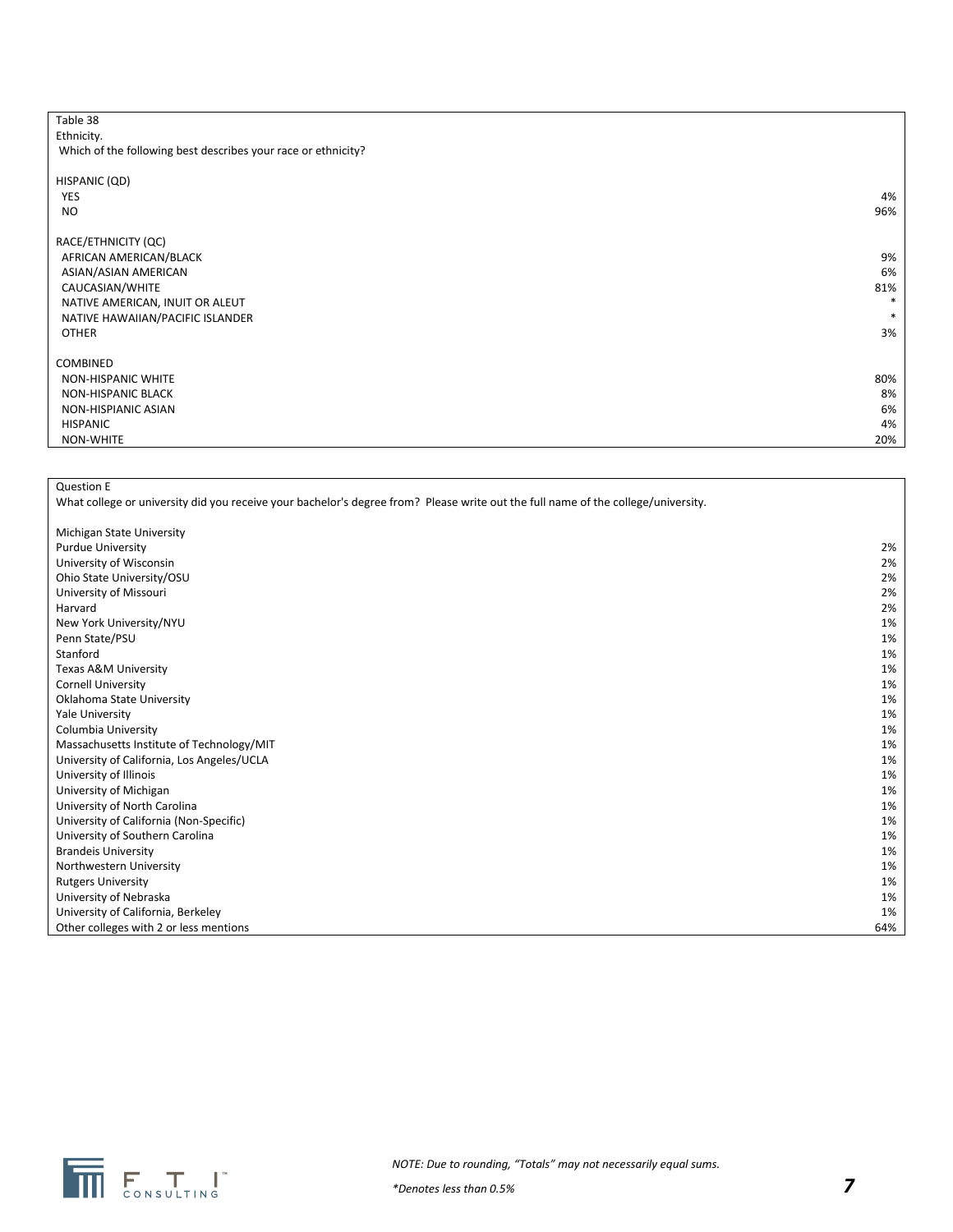| <b>Question F</b>                                                                                                                    |     |
|--------------------------------------------------------------------------------------------------------------------------------------|-----|
| What college or university did you receive your post-graduate degree from? Please write out the full name of the college/university. |     |
|                                                                                                                                      |     |
| New York University/NYU                                                                                                              | 5%  |
| Harvard                                                                                                                              | 4%  |
| Indiana University                                                                                                                   | 3%  |
| University of North Carolina                                                                                                         | 2%  |
| <b>Cornell University</b>                                                                                                            | 2%  |
| <b>Purdue University</b>                                                                                                             | 2%  |
| University of Illinois                                                                                                               | 2%  |
| University of Pittsburgh                                                                                                             | 2%  |
| University of Chicago                                                                                                                | 2%  |
| University of Southern Carolina                                                                                                      | 2%  |
| Columbia University                                                                                                                  | 1%  |
| George Washington University/GWU                                                                                                     | 1%  |
| Ohio State University/OSU                                                                                                            | 1%  |
| Penn State/PSU                                                                                                                       | 1%  |
| Stanford                                                                                                                             | 1%  |
| University of Texas                                                                                                                  | 1%  |
| University of California (Non-Specific)                                                                                              | 1%  |
| <b>Boston College</b>                                                                                                                | 1%  |
| University of Nebraska                                                                                                               | 1%  |
| Yale University                                                                                                                      | 1%  |
| Other colleges with 2 or less mentions                                                                                               | 57% |

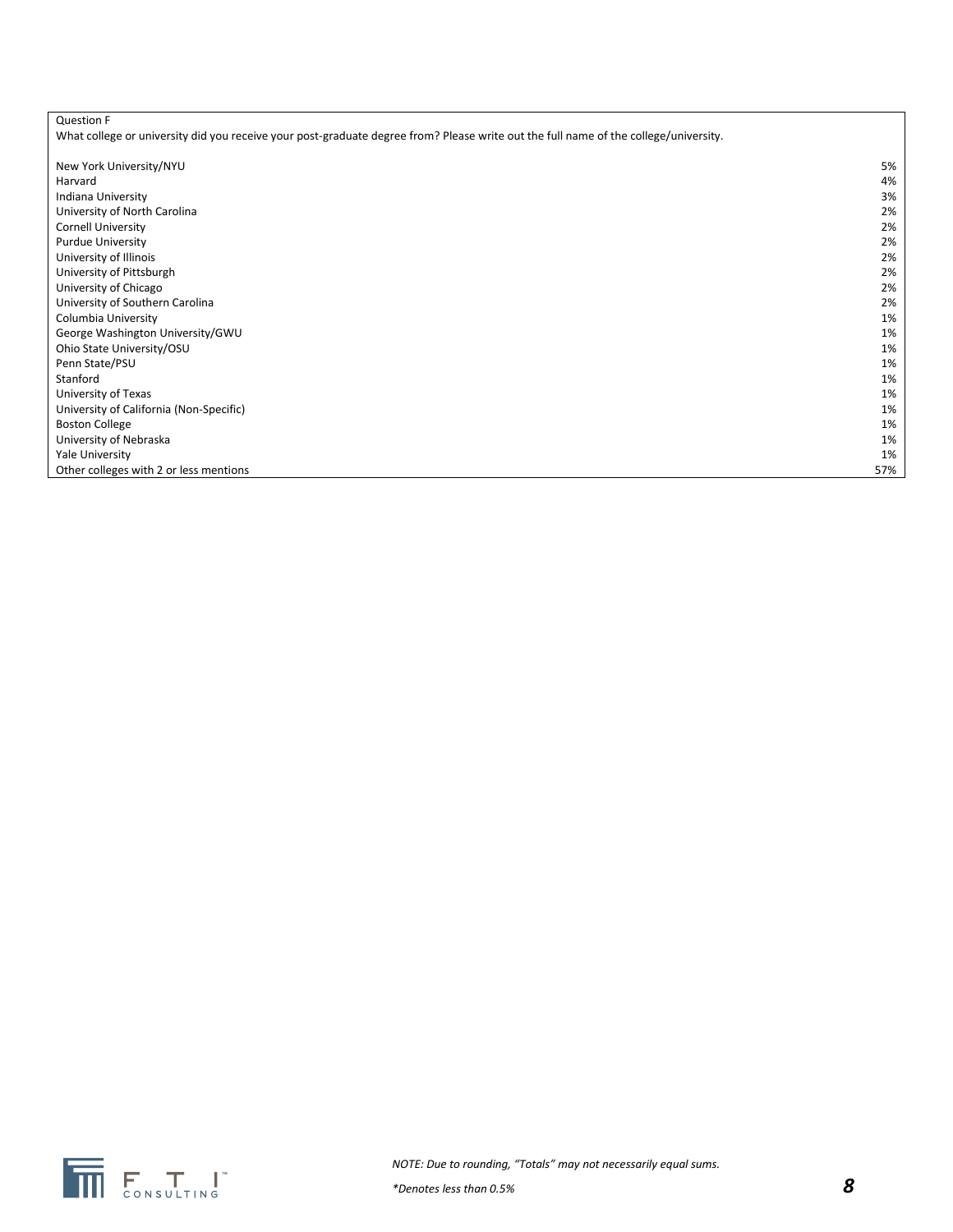| Region./State.<br><b>NORTHEAST</b><br>21%<br><b>MAINE</b><br>0%<br>$\ast$<br><b>NEW HAMPSHIRE</b><br><b>VERMONT</b><br>0%<br>4%<br>MASSACHUSETTS<br>0%<br>RHODE ISLAND<br>CONNECTICUT<br>4%<br>6%<br><b>NEW YORK</b><br>$3%$<br>PENNSYLVANIA<br>3%<br><b>NEW JERSEY</b><br><b>MIDWEST</b><br>24%<br>WISCONSIN<br>1%<br><b>MICHIGAN</b><br>2%<br>ILLINOIS<br>6%<br>$3%$<br><b>INDIANA</b><br>OHIO<br>4%<br><b>MISSOURI</b><br>2%<br>NORTH DAKOTA<br>0%<br>0%<br>SOUTH DAKOTA<br>NEBRASKA<br>1%<br><b>KANSAS</b><br>2%<br>2%<br><b>MINNESOTA</b><br><b>IOWA</b><br>1%<br>SOUTH<br>31%<br>0%<br>DELAWARE<br>MARYLAND<br>$3%$<br>1%<br>DISTRICT OF COLUMBIA<br>2%<br><b>VIRGINIA</b><br>0%<br><b>WEST VIRGINIA</b><br>3%<br>NORTH CAROLINA<br>2%<br>SOUTH CAROLINA<br><b>GEORGIA</b><br>1%<br>7%<br><b>FLORIDA</b><br>KENTUCKY<br>1%<br>$1\%$<br>TENNESSEE<br>$\ast$<br>MISSISSIPPI<br>ALABAMA<br>1%<br>2%<br>OKLAHOMA<br>8%<br><b>TEXAS</b><br>$\ast$<br>ARKANSAS<br>$\ast$<br>LOUISIANA<br><b>WEST</b><br>24%<br>$\ast$<br><b>IDAHO</b><br><b>MONTANA</b><br>WYOMING<br>$\ast$<br>NEVADA<br>$\ast$<br><b>UTAH</b><br>1%<br>COLORADO<br>$1\%$<br>ARIZONA<br>5%<br><b>NEW MEXICO</b><br>$1\%$<br>ALASKA<br>0%<br><b>WASHINGTON</b><br>$1\%$<br>OREGON<br>0%<br>CALIFORNIA<br>13%<br>$\ast$<br>HAWAII | Question G |  |
|--------------------------------------------------------------------------------------------------------------------------------------------------------------------------------------------------------------------------------------------------------------------------------------------------------------------------------------------------------------------------------------------------------------------------------------------------------------------------------------------------------------------------------------------------------------------------------------------------------------------------------------------------------------------------------------------------------------------------------------------------------------------------------------------------------------------------------------------------------------------------------------------------------------------------------------------------------------------------------------------------------------------------------------------------------------------------------------------------------------------------------------------------------------------------------------------------------------------------------------------------------------------------------------------------|------------|--|
|                                                                                                                                                                                                                                                                                                                                                                                                                                                                                                                                                                                                                                                                                                                                                                                                                                                                                                                                                                                                                                                                                                                                                                                                                                                                                                  |            |  |
|                                                                                                                                                                                                                                                                                                                                                                                                                                                                                                                                                                                                                                                                                                                                                                                                                                                                                                                                                                                                                                                                                                                                                                                                                                                                                                  |            |  |
|                                                                                                                                                                                                                                                                                                                                                                                                                                                                                                                                                                                                                                                                                                                                                                                                                                                                                                                                                                                                                                                                                                                                                                                                                                                                                                  |            |  |
|                                                                                                                                                                                                                                                                                                                                                                                                                                                                                                                                                                                                                                                                                                                                                                                                                                                                                                                                                                                                                                                                                                                                                                                                                                                                                                  |            |  |
|                                                                                                                                                                                                                                                                                                                                                                                                                                                                                                                                                                                                                                                                                                                                                                                                                                                                                                                                                                                                                                                                                                                                                                                                                                                                                                  |            |  |
|                                                                                                                                                                                                                                                                                                                                                                                                                                                                                                                                                                                                                                                                                                                                                                                                                                                                                                                                                                                                                                                                                                                                                                                                                                                                                                  |            |  |
|                                                                                                                                                                                                                                                                                                                                                                                                                                                                                                                                                                                                                                                                                                                                                                                                                                                                                                                                                                                                                                                                                                                                                                                                                                                                                                  |            |  |
|                                                                                                                                                                                                                                                                                                                                                                                                                                                                                                                                                                                                                                                                                                                                                                                                                                                                                                                                                                                                                                                                                                                                                                                                                                                                                                  |            |  |
|                                                                                                                                                                                                                                                                                                                                                                                                                                                                                                                                                                                                                                                                                                                                                                                                                                                                                                                                                                                                                                                                                                                                                                                                                                                                                                  |            |  |
|                                                                                                                                                                                                                                                                                                                                                                                                                                                                                                                                                                                                                                                                                                                                                                                                                                                                                                                                                                                                                                                                                                                                                                                                                                                                                                  |            |  |
|                                                                                                                                                                                                                                                                                                                                                                                                                                                                                                                                                                                                                                                                                                                                                                                                                                                                                                                                                                                                                                                                                                                                                                                                                                                                                                  |            |  |
|                                                                                                                                                                                                                                                                                                                                                                                                                                                                                                                                                                                                                                                                                                                                                                                                                                                                                                                                                                                                                                                                                                                                                                                                                                                                                                  |            |  |
|                                                                                                                                                                                                                                                                                                                                                                                                                                                                                                                                                                                                                                                                                                                                                                                                                                                                                                                                                                                                                                                                                                                                                                                                                                                                                                  |            |  |
|                                                                                                                                                                                                                                                                                                                                                                                                                                                                                                                                                                                                                                                                                                                                                                                                                                                                                                                                                                                                                                                                                                                                                                                                                                                                                                  |            |  |
|                                                                                                                                                                                                                                                                                                                                                                                                                                                                                                                                                                                                                                                                                                                                                                                                                                                                                                                                                                                                                                                                                                                                                                                                                                                                                                  |            |  |
|                                                                                                                                                                                                                                                                                                                                                                                                                                                                                                                                                                                                                                                                                                                                                                                                                                                                                                                                                                                                                                                                                                                                                                                                                                                                                                  |            |  |
|                                                                                                                                                                                                                                                                                                                                                                                                                                                                                                                                                                                                                                                                                                                                                                                                                                                                                                                                                                                                                                                                                                                                                                                                                                                                                                  |            |  |
|                                                                                                                                                                                                                                                                                                                                                                                                                                                                                                                                                                                                                                                                                                                                                                                                                                                                                                                                                                                                                                                                                                                                                                                                                                                                                                  |            |  |
|                                                                                                                                                                                                                                                                                                                                                                                                                                                                                                                                                                                                                                                                                                                                                                                                                                                                                                                                                                                                                                                                                                                                                                                                                                                                                                  |            |  |
|                                                                                                                                                                                                                                                                                                                                                                                                                                                                                                                                                                                                                                                                                                                                                                                                                                                                                                                                                                                                                                                                                                                                                                                                                                                                                                  |            |  |
|                                                                                                                                                                                                                                                                                                                                                                                                                                                                                                                                                                                                                                                                                                                                                                                                                                                                                                                                                                                                                                                                                                                                                                                                                                                                                                  |            |  |
|                                                                                                                                                                                                                                                                                                                                                                                                                                                                                                                                                                                                                                                                                                                                                                                                                                                                                                                                                                                                                                                                                                                                                                                                                                                                                                  |            |  |
|                                                                                                                                                                                                                                                                                                                                                                                                                                                                                                                                                                                                                                                                                                                                                                                                                                                                                                                                                                                                                                                                                                                                                                                                                                                                                                  |            |  |
|                                                                                                                                                                                                                                                                                                                                                                                                                                                                                                                                                                                                                                                                                                                                                                                                                                                                                                                                                                                                                                                                                                                                                                                                                                                                                                  |            |  |
|                                                                                                                                                                                                                                                                                                                                                                                                                                                                                                                                                                                                                                                                                                                                                                                                                                                                                                                                                                                                                                                                                                                                                                                                                                                                                                  |            |  |
|                                                                                                                                                                                                                                                                                                                                                                                                                                                                                                                                                                                                                                                                                                                                                                                                                                                                                                                                                                                                                                                                                                                                                                                                                                                                                                  |            |  |
|                                                                                                                                                                                                                                                                                                                                                                                                                                                                                                                                                                                                                                                                                                                                                                                                                                                                                                                                                                                                                                                                                                                                                                                                                                                                                                  |            |  |
|                                                                                                                                                                                                                                                                                                                                                                                                                                                                                                                                                                                                                                                                                                                                                                                                                                                                                                                                                                                                                                                                                                                                                                                                                                                                                                  |            |  |
|                                                                                                                                                                                                                                                                                                                                                                                                                                                                                                                                                                                                                                                                                                                                                                                                                                                                                                                                                                                                                                                                                                                                                                                                                                                                                                  |            |  |
|                                                                                                                                                                                                                                                                                                                                                                                                                                                                                                                                                                                                                                                                                                                                                                                                                                                                                                                                                                                                                                                                                                                                                                                                                                                                                                  |            |  |
|                                                                                                                                                                                                                                                                                                                                                                                                                                                                                                                                                                                                                                                                                                                                                                                                                                                                                                                                                                                                                                                                                                                                                                                                                                                                                                  |            |  |
|                                                                                                                                                                                                                                                                                                                                                                                                                                                                                                                                                                                                                                                                                                                                                                                                                                                                                                                                                                                                                                                                                                                                                                                                                                                                                                  |            |  |
|                                                                                                                                                                                                                                                                                                                                                                                                                                                                                                                                                                                                                                                                                                                                                                                                                                                                                                                                                                                                                                                                                                                                                                                                                                                                                                  |            |  |
|                                                                                                                                                                                                                                                                                                                                                                                                                                                                                                                                                                                                                                                                                                                                                                                                                                                                                                                                                                                                                                                                                                                                                                                                                                                                                                  |            |  |
|                                                                                                                                                                                                                                                                                                                                                                                                                                                                                                                                                                                                                                                                                                                                                                                                                                                                                                                                                                                                                                                                                                                                                                                                                                                                                                  |            |  |
|                                                                                                                                                                                                                                                                                                                                                                                                                                                                                                                                                                                                                                                                                                                                                                                                                                                                                                                                                                                                                                                                                                                                                                                                                                                                                                  |            |  |
|                                                                                                                                                                                                                                                                                                                                                                                                                                                                                                                                                                                                                                                                                                                                                                                                                                                                                                                                                                                                                                                                                                                                                                                                                                                                                                  |            |  |
|                                                                                                                                                                                                                                                                                                                                                                                                                                                                                                                                                                                                                                                                                                                                                                                                                                                                                                                                                                                                                                                                                                                                                                                                                                                                                                  |            |  |
|                                                                                                                                                                                                                                                                                                                                                                                                                                                                                                                                                                                                                                                                                                                                                                                                                                                                                                                                                                                                                                                                                                                                                                                                                                                                                                  |            |  |
|                                                                                                                                                                                                                                                                                                                                                                                                                                                                                                                                                                                                                                                                                                                                                                                                                                                                                                                                                                                                                                                                                                                                                                                                                                                                                                  |            |  |
|                                                                                                                                                                                                                                                                                                                                                                                                                                                                                                                                                                                                                                                                                                                                                                                                                                                                                                                                                                                                                                                                                                                                                                                                                                                                                                  |            |  |
|                                                                                                                                                                                                                                                                                                                                                                                                                                                                                                                                                                                                                                                                                                                                                                                                                                                                                                                                                                                                                                                                                                                                                                                                                                                                                                  |            |  |
|                                                                                                                                                                                                                                                                                                                                                                                                                                                                                                                                                                                                                                                                                                                                                                                                                                                                                                                                                                                                                                                                                                                                                                                                                                                                                                  |            |  |
|                                                                                                                                                                                                                                                                                                                                                                                                                                                                                                                                                                                                                                                                                                                                                                                                                                                                                                                                                                                                                                                                                                                                                                                                                                                                                                  |            |  |
|                                                                                                                                                                                                                                                                                                                                                                                                                                                                                                                                                                                                                                                                                                                                                                                                                                                                                                                                                                                                                                                                                                                                                                                                                                                                                                  |            |  |
|                                                                                                                                                                                                                                                                                                                                                                                                                                                                                                                                                                                                                                                                                                                                                                                                                                                                                                                                                                                                                                                                                                                                                                                                                                                                                                  |            |  |
|                                                                                                                                                                                                                                                                                                                                                                                                                                                                                                                                                                                                                                                                                                                                                                                                                                                                                                                                                                                                                                                                                                                                                                                                                                                                                                  |            |  |
|                                                                                                                                                                                                                                                                                                                                                                                                                                                                                                                                                                                                                                                                                                                                                                                                                                                                                                                                                                                                                                                                                                                                                                                                                                                                                                  |            |  |
|                                                                                                                                                                                                                                                                                                                                                                                                                                                                                                                                                                                                                                                                                                                                                                                                                                                                                                                                                                                                                                                                                                                                                                                                                                                                                                  |            |  |
|                                                                                                                                                                                                                                                                                                                                                                                                                                                                                                                                                                                                                                                                                                                                                                                                                                                                                                                                                                                                                                                                                                                                                                                                                                                                                                  |            |  |
|                                                                                                                                                                                                                                                                                                                                                                                                                                                                                                                                                                                                                                                                                                                                                                                                                                                                                                                                                                                                                                                                                                                                                                                                                                                                                                  |            |  |
|                                                                                                                                                                                                                                                                                                                                                                                                                                                                                                                                                                                                                                                                                                                                                                                                                                                                                                                                                                                                                                                                                                                                                                                                                                                                                                  |            |  |
|                                                                                                                                                                                                                                                                                                                                                                                                                                                                                                                                                                                                                                                                                                                                                                                                                                                                                                                                                                                                                                                                                                                                                                                                                                                                                                  |            |  |
|                                                                                                                                                                                                                                                                                                                                                                                                                                                                                                                                                                                                                                                                                                                                                                                                                                                                                                                                                                                                                                                                                                                                                                                                                                                                                                  |            |  |
|                                                                                                                                                                                                                                                                                                                                                                                                                                                                                                                                                                                                                                                                                                                                                                                                                                                                                                                                                                                                                                                                                                                                                                                                                                                                                                  |            |  |
|                                                                                                                                                                                                                                                                                                                                                                                                                                                                                                                                                                                                                                                                                                                                                                                                                                                                                                                                                                                                                                                                                                                                                                                                                                                                                                  |            |  |
|                                                                                                                                                                                                                                                                                                                                                                                                                                                                                                                                                                                                                                                                                                                                                                                                                                                                                                                                                                                                                                                                                                                                                                                                                                                                                                  |            |  |
|                                                                                                                                                                                                                                                                                                                                                                                                                                                                                                                                                                                                                                                                                                                                                                                                                                                                                                                                                                                                                                                                                                                                                                                                                                                                                                  |            |  |
|                                                                                                                                                                                                                                                                                                                                                                                                                                                                                                                                                                                                                                                                                                                                                                                                                                                                                                                                                                                                                                                                                                                                                                                                                                                                                                  |            |  |
|                                                                                                                                                                                                                                                                                                                                                                                                                                                                                                                                                                                                                                                                                                                                                                                                                                                                                                                                                                                                                                                                                                                                                                                                                                                                                                  |            |  |